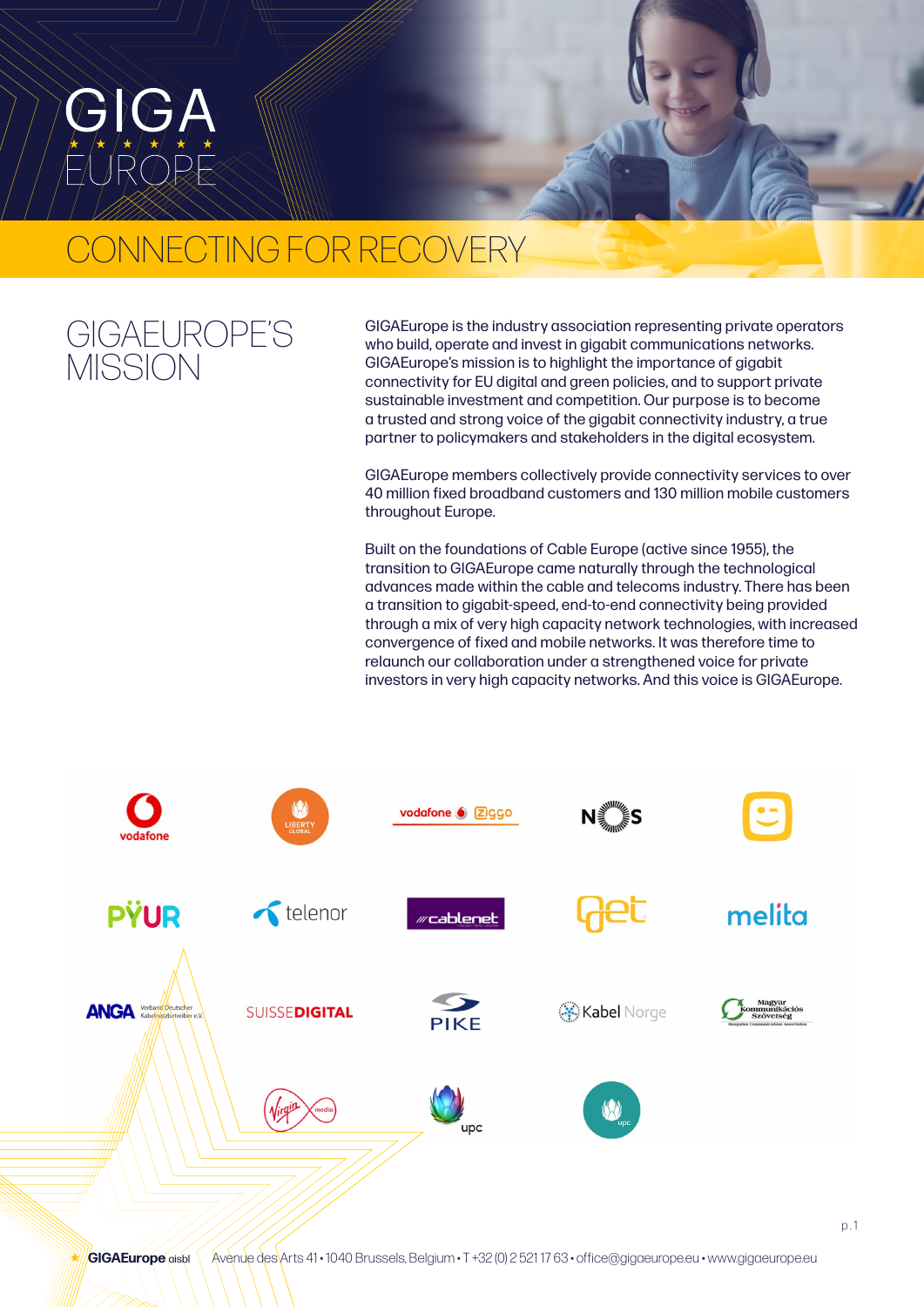# ONNECTING FOR RECOVERY

# CORNERSTONE FOR DIGITAL & GREEN TRANSITION

**The COVID-19 pandemic added further momentum to reaching the EU 2025 Gigabit Connectivity targets. It requires the full range of network technologies to be deployed.**

**GIGAEurope members continue to do their part and invest in the evolution of the gigabit infrastructure. It is a cornerstone of Europe's technology leadership and digital competitiveness ambitions. As part of the European digital ecosystem, we can jointly deliver on the promise of the data economy by democratizing access to emerging technologies for SMEs and professionals. Gigabit connections and seamless fixed/mobile connectivity solutions are ready to power European Cloud, IoT and AIbased applications at scale.**

1 As outlined in the European Commission's Communication "Connectivity for a Competitive Digital Single Market - Towards a European Gigabit Society" - COM(2016)587, see: [https://](https://eur-lex.europa.eu/legal-content/EN/TXT/HTML/?uri=CELEX:52016DC0587&from=en) [eur-lex.europa.eu/legal-content/EN/TXT/](https://eur-lex.europa.eu/legal-content/EN/TXT/HTML/?uri=CELEX:52016DC0587&from=en) [HTML/?uri=CELEX:52016DC0587&from=en](https://eur-lex.europa.eu/legal-content/EN/TXT/HTML/?uri=CELEX:52016DC0587&from=en) <sup>2</sup> DESI 2020 report, European Commission. In this report, Very High Capacity Networks coverage is approximated as the combined footprint of FTTP (Fiber to the Premises) and DOCSIS 3.1 (Data Over Cable Service Interface Specification 3.1) cable networks.

We believe policy makers should take the following points into account to support a digital and green transition:

> **Networks fit for Europe's Digital Decade:** On the road towards an inclusive Gigabit Society, reaching the EU's gigabit connectivity goals<sup>1</sup> is a precondition. Commissioner Thierry Breton recently stated his ambition to have 100% of European homes connected to 1Gbps internet access by 2025. In 2019, fixed very high capacity networks were available to 44% of European households<sup>2</sup>, so significant investment in the roll-out of gigabit infrastructure is still ahead. Immediate priorities for accelerating the gigabit ambitions relate to reduction of the cost of deploying very high capacity networks and to ensuring investment-friendly 5G spectrum licensing approaches. **Swift roll-out of 5G:** Deployment of 5G needs to be accelerated by completing spectrum auctions under conditions that preserve the investment case for fast and secure 5G infrastructure build and roll-out.

**Support consolidation of European telecoms market:**  Consolidation is to be encouraged to foster strong European telco competitors and a real internal market need to be completed for telecom services, so Europe can fully realise its digital growth opportunity.

**Achieving a Digital & Green transition:** The European Commission has set ambitious goals of becoming the first carbon neutral continent by 2050 together with sector-specific target of zero carbon emission by 2030 for telecommunications networks and data centres. By connecting SMEs and socioeconomic operators to gigabit networks, providers act as a catalyst for the greening of the European economy more broadly. Our members continue upgrading network technologies and implementing significant decarbonization measures around renewable energy, recyclable materials and sustainable supply chains.

**Ensuring efficient investment:** We support the Commission's initiative of allocating 20% of the EU Recovery Fund to investments in digital transition. National recovery & resilience plans should balance efficient public spending with creating conditions best suited for private investment, by ways of creating a common toolbox around best practices. The European gigabit objectives will be achieved by a mix of fixed and wireless technologies and through a combination of private and public investment.